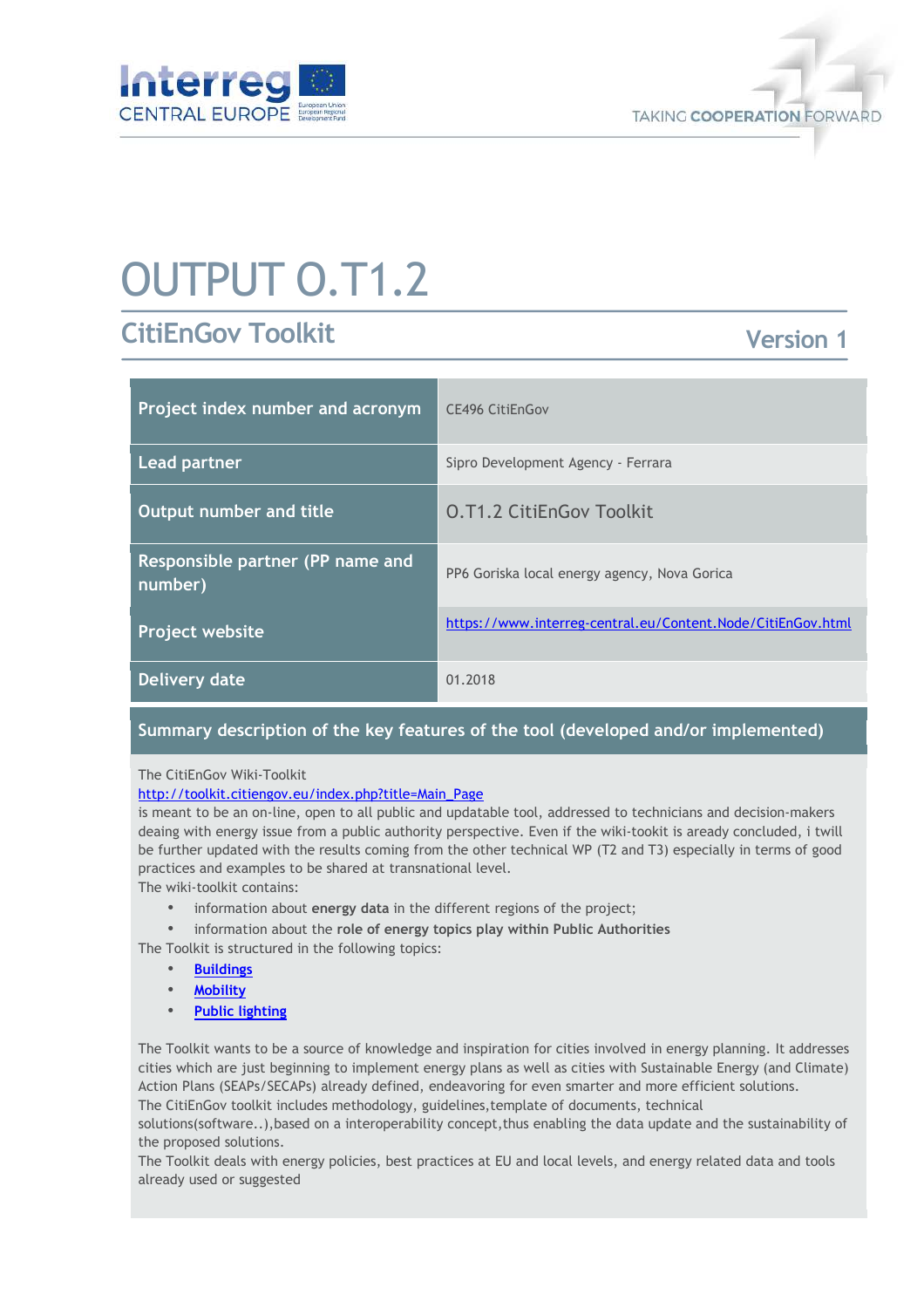



In the CitiEnGov project, Participant Partners have been asked to describe energy-related data about buildings, transport and public lighting.

The medium-term goal is to made these data available (whole datasets or subsets) based on a harmonized "energy data model" together with ICT services for sharing energy-related data. This document describes a transnational methodology, based on one hand on the evaluation of tools implemented by CitiEnGov partners, and on the other hand on standards and technologies already available at European scale for sharing interoperable energy-related data.

Due to the technical its nature, the text presented here is mainly addressed to ICT and geo-ICT experts, with sufficient skills on:

- Data and database modelling, data extraction/transformation/load
- Web services for presenting and sharing data
- Standards for interoperability, in particular related to geographic information

### **NUTS region(s) where the tool has been developed and/or implemented (relevant NUTS level)**

ITH5, Emilia Romagna PL61, Kujawsko-Pomorskie AT22, Steiermark HR03, Jadranska Hrvatska PL12, Mazowieckie SI02, Zahodna Slovenija HU32, Eszac-Alfold

#### **Expected impact and benefits of the tool for the concerned territories and target groups**

The importance of sharing the same semantics about energy-related data can be simply clarified with the following example: on March 2017, during a CitiEnGov videoconference (SIPRO, GOLEA, DEDAGROUP PUBLIC SERVICES) it was discussed a practical requirement coming from Slovenian regions, where data about energy consumptions are usually shared from utilities (data providers/custodians) and Public Authorities. Data about consumption are:

- temporally aggregated on annual basis
- divided by fuel (e.g. gas, electricity, district heating, … )
- divided by "building" categories
- …

In the case of building "categories" GOLEA mentioned that they usually get these data divided in terms of "uses of buildings":

- residential
- industrial
- offices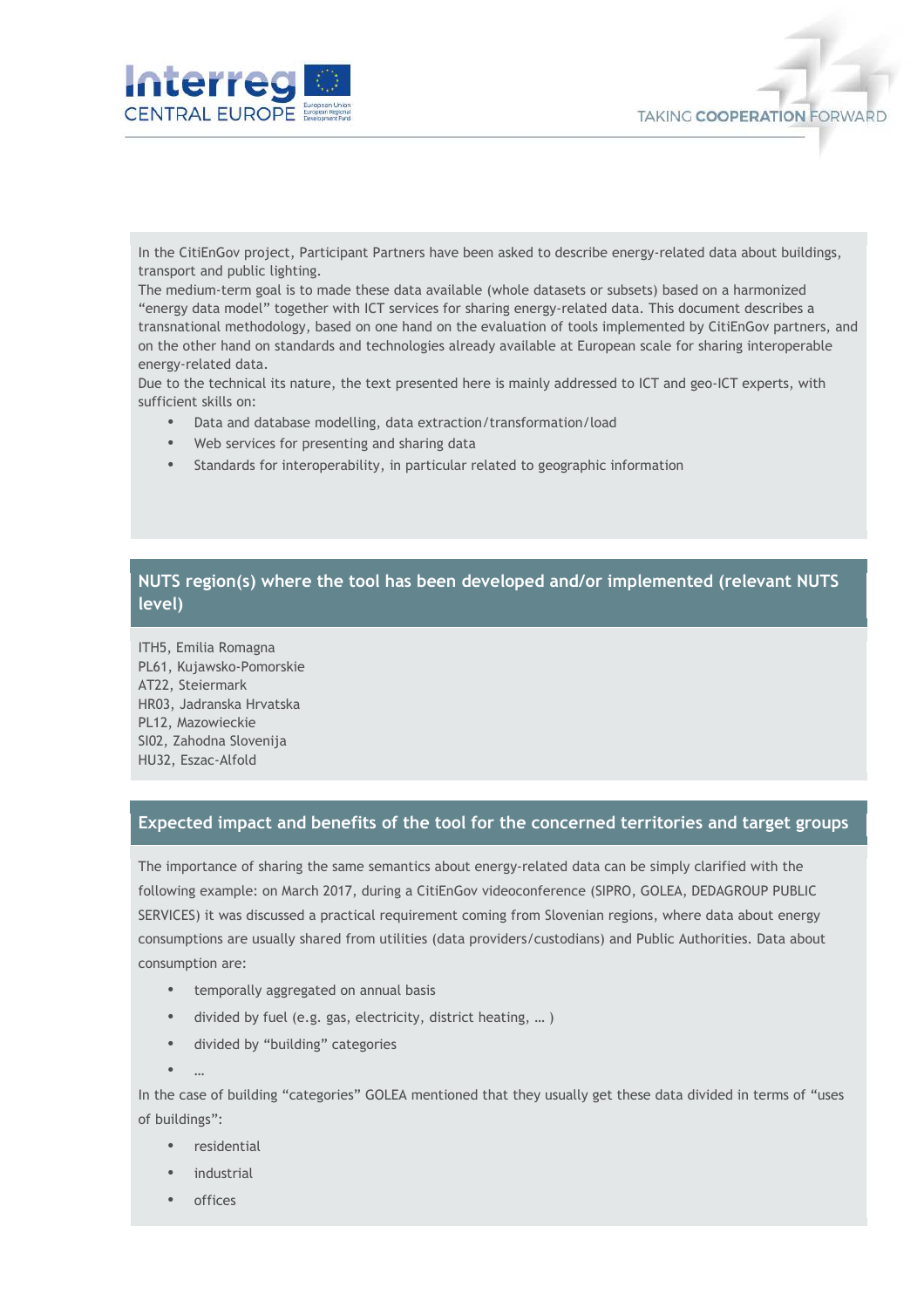



- commerce
- $\bullet$

Indeed, even though these categories are quite similar in different countries, often they do not have the same meaning. That's why we need to look at INSPIRE in terms of semantics (and not merely in terms of Directive's principles, data requirements or technical specifications); semantics practically means that we already have some basic concepts like buildings' typologies, or (better) "uses of buildings" as already defined by INSPIRE: http://inspire.ec.europa.eu/codelist/CurrentUseValue

#### **Sustainability of the tool and its transferability to other territories and stakeholders**

Transferability of the O.T1.2 was one of the main considerations taken into account in creation of the Toolkit. Majority of the content that was gathered from the project partners, was then elaborated in the manner that could be useful elsewhere or could serve as an inspiration/possibility for target groups in other territories of Central Europe.

## **Lessons learned from the development/implementation process of the tool and added value of transnational cooperation**

The idea presented here is to build up the "transnational template" starting from initiatives already defined at European level by the data specifications related to the **INSPIRE Directive**.

The conceptual model starts from the Data Specifications defined by the INSPIRE Directive as baseline, and considers all requirements and characteristics of energy data that partners provided.

**Even though the implementation of INSPIRE data models is not the focus neither the goal of CitiEnGov they will be used as a starting point and as a common approach to get a common view and common semantics about energy-data.**

Therefore, the objective of this activity will be twofold:

- a common conceptual data model, to be considered as a possible target schema for exporting and sharing data outside the local context and outside the organization;
- a reference implementation, as SQL-based relational database (possibly for Oracle and PostGIS platforms)

It is noteworthy that the final goal is not to force CitiEnGov partners to change the way they use energy-related data internally, but to help them to generate a neutral and standardized semantics.

**References to relevant deliverables and web-links If applicable, pictures or images to be provided as annex**